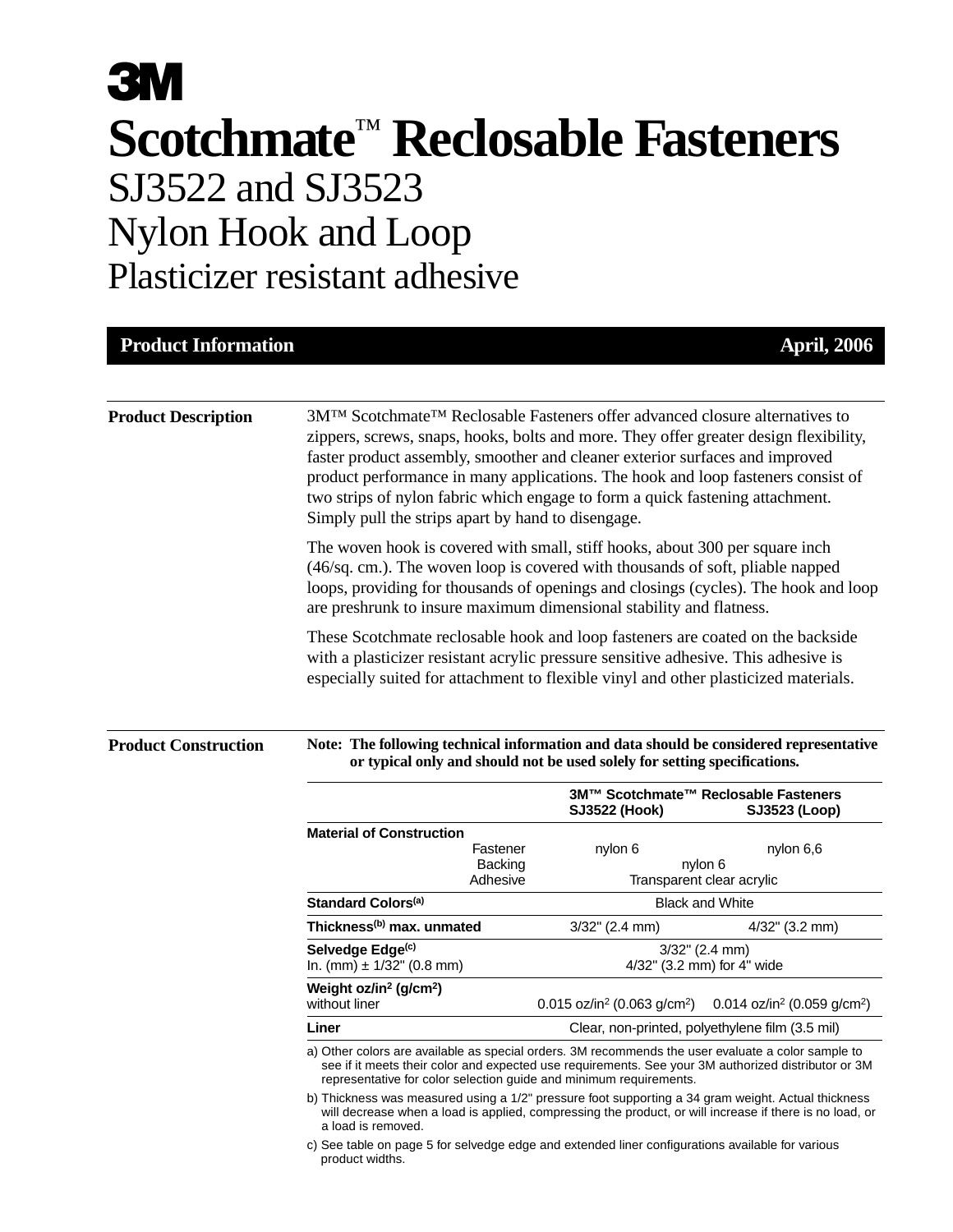### **3M**™ **Scotchmate**™ **Reclosable Fasteners** SJ3522 and SJ3523 Nylon Hook and Loop

Plasticizer resistant adhesive

**Typical System Performance Properties and Characteristics(a)** **Note: The following information is not product release requirements, nor product specification limits. Rather, this data represent typical performance using standard test methods. This is intended for use as a guide to assist in selection of 3M™ Scotchmate™ Reclosable Fasteners for further evaluation. Customer specifications should not be based solely on the data presented in this document.**

**Unless stated, typical system performance characteristics were measured under controlled laboratory conditions of 72°F (22°C) and 50% relative humidity. The user should evaluate products in the actual application to ensure suitable performance for the intended use.**

|                                                | <b>System Performance</b>                    |                                                                                                                                 |  |
|------------------------------------------------|----------------------------------------------|---------------------------------------------------------------------------------------------------------------------------------|--|
|                                                | SJ3522 Hook<br>engaged to<br>SJ3523 Loop     | 3M™ Scotchmate™ Reclosable Fasteners<br><b>SJ3523 Loop</b><br>engaged to<br>Dual Lock™ SJ3560 <sup>(b)</sup>                    |  |
| <b>TENSILE (Rigid to Rigid Substrates)</b>     |                                              | $lbs_F$ /sq inch (Newtons/cm <sup>2</sup> ):                                                                                    |  |
| Dynamic Tensile Engagement Strength            | < 1.0 (0.69)                                 | < 1.0 (0.69)                                                                                                                    |  |
| Dynamic Tensile Disengagement <sup>(c)</sup>   | 16.5(11.4)                                   | 49.1 (33.9)                                                                                                                     |  |
| Static Tensile Holding Strength                |                                              | Holds 1.1#/in <sup>2</sup> (77.5 grams/cm <sup>2</sup> ) for indicated time and temperature                                     |  |
| 120°F (49°C)                                   | 4,600 minutes                                | 5,000 minutes                                                                                                                   |  |
| 158°F (70°C)                                   | 600 minutes                                  | 1,000 minutes                                                                                                                   |  |
| 200°F (93°C)                                   | 150 minutes                                  | 50 minutes                                                                                                                      |  |
| 100°F/100% RH (38°C/100% RH)                   | 7,000 minutes                                | 5,750 minutes                                                                                                                   |  |
| <b>SHEAR (Rigid to Rigid Substrates)</b>       | $lbs_F$ /sq inch (Newtons/cm <sup>2</sup> ): |                                                                                                                                 |  |
| Dynamic Shear (1" x 1" overlap) <sup>(c)</sup> | 30.7(21.1)                                   | 105 (72.5)                                                                                                                      |  |
| <b>Static Shear Holding Strength</b>           |                                              | Holds 1.1#/in <sup>2</sup> (77.5 grams/cm <sup>2</sup> ) for indicated time and temperature                                     |  |
| 120°F (49°C)                                   | 10,000 minutes                               | 10,000 minutes                                                                                                                  |  |
| 158°F (70°C)                                   | 9,000 minutes                                | 6,000 minutes                                                                                                                   |  |
| 200°F (93°C)                                   | 600 minutes                                  | 600 minutes                                                                                                                     |  |
| 100°F/100% RH (38°C/100% RH)                   | 10,000 minutes                               | 10,000 minutes                                                                                                                  |  |
| <b>INITIAL PEEL AND CLEAVAGE(a,c)</b>          | Pounds/inch width (kilograms/cm width)       |                                                                                                                                 |  |
| "T" Peel Strength (Flexible to Flexible)       | 4.0(0.70)                                    | 9.2(1.6)                                                                                                                        |  |
| 90° Peel Strength (Flexible to Rigid)          | 1.6(0.28)                                    | 4.8(0.85)                                                                                                                       |  |
| Cleavage Peel Strength (Rigid to Rigid)        | 9.6(1.7)                                     | 22.6 (4.0)                                                                                                                      |  |
| <b>ENGAGED THICKNESS(d)</b>                    |                                              | Inches $(cm) \pm$ Tolerance                                                                                                     |  |
| (Nominal without liner)                        | $0.13(0.33) \pm 15%$                         | $0.21(0.53) \pm 15%$                                                                                                            |  |
| <b>CLOSURE CYCLE LIFE<sup>(e)</sup></b>        | 5,000                                        | 50                                                                                                                              |  |
| <b>SHELF LIFE</b>                              |                                              | Twenty four months from date of manufacturing<br>when stored in original packaging at 72°F (21°C)<br>and 50% relative humidity. |  |

**Note: Long Term Static Load:** Conditions such as temperature variations, engagement area, closure pressure and vibrations or side to side movement after engagement or exposure to prolonged periods of moisture, ultraviolet or other environmental factors can affect the closure strength and long term static load performance. Reclosable fasteners may slip or creep in the direction of the static load forces when subjected to static loads at temperatures or weights greater than indicated. The user is responsible for designing the amount of fastening area based upon the specific conditions for the application. Four square inches (57.3 sq. cm/ kilogram) of fastening area per pound of static load is suggested as a starting point for such evaluations.

- a) System performance tests are determined by measuring the performance of the entire mated reclosable fastener system consisting of two non-anodized aluminum plates joined together with the indicated fasteners. The "T" peel test only measures the closure performance per ASTM D5170 and was not adhered to aluminum panels. The 90° peel has one of the mated fasteners attached to a non-anodized aluminum panel, while the other mated fastener is not attached to an adherend and is disengaged at 90° angle during the peel.
- b) The use of 3M™ Scotchmate™ Loop Reclosable Fasteners engaged to 3M™ Dual Lock™ Reclosable Fasteners provides increased strength over standard Scotchmate reclosable fasteners. Scotchmate to Dual Lock combinations provide a limited number of reclosures compared with<br>Scotchmate systems. Due to the very high strength of Scotchmate reclosable fasteners should be given to ensure the maximum bond strength is obtained to the adherends being joined. Failure to obtain bond strengths sufficiently high to the adherend may cause the fastener to release.
- c) 3M™ Scotchmate™ Reclosable Fasteners SJ3522 and SJ3523 and 3M™ Dual Lock™ Reclosable Fastener SJ3560 are engaged with firm pressure and disengaged, peeled or cleaved at the rate of 12 inches (305 mm) per minute.

d) The engaged thickness was measured using a 0.5" diameter pressure foot supporting a 34 gram weight. Engaged thickness, per given fastener area, will decrease when compressed or increase with no load or when the engaged fasteners are separated in tensile.

e) Cycle Life is the number of cycles (openings and closings) that the fastener is subjected to while maintaining 50% or greater of the original peel values.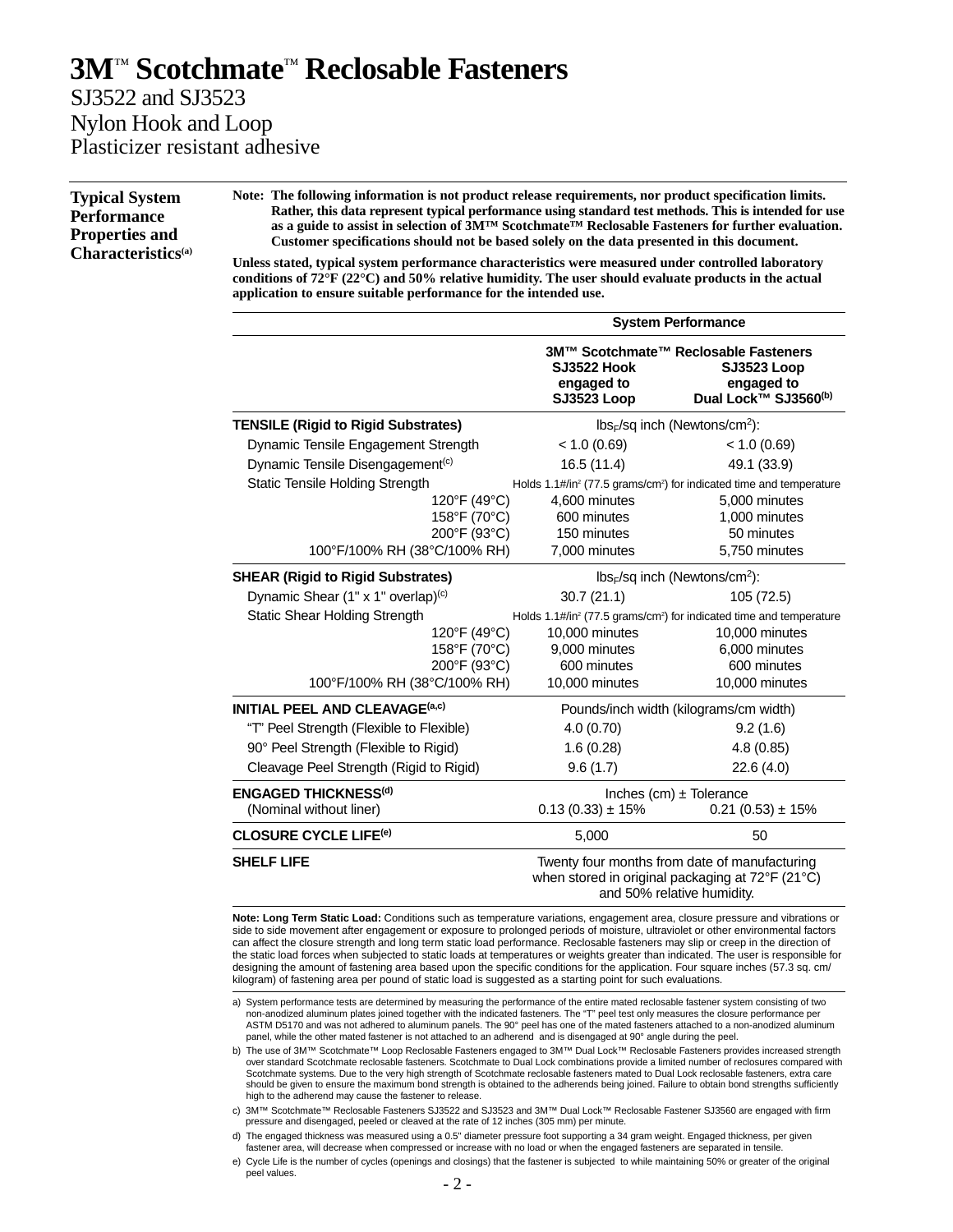SJ3522 and SJ3523 Nylon Hook and Loop Plasticizer resistant adhesive

| <b>Additional</b><br><b>Performance</b><br><b>Characteristics</b> | <b>Solvent Resistance:</b> The nylon components resist incidental attack by most common<br>solvents and alkaline solutions. Acid solutions may cause deterioration of the fastener.<br>The adhesive on 3M™ Scotchmate™ Reclosable Fasteners SJ3522 and SJ3523 have<br>not been tested after exposure to many common organic solvents and transportation<br>fluids (gasoline, motor oil, etc.). If increased solvent resistance is desired the<br>customer is directed to evaluate 3M™ Scotchmate™ Reclosable Fasteners SJ3571 or<br>SJ3572 or many of our 3M™ Dual Lock™ Reclosable Fastener products to determine<br>if the actual adhesive performance meets the requirements of their application. |  |  |
|-------------------------------------------------------------------|-------------------------------------------------------------------------------------------------------------------------------------------------------------------------------------------------------------------------------------------------------------------------------------------------------------------------------------------------------------------------------------------------------------------------------------------------------------------------------------------------------------------------------------------------------------------------------------------------------------------------------------------------------------------------------------------------------|--|--|
|                                                                   | Plasticizer Resistance: The adhesive on Scotchmate reclosable fasteners SJ3522 and<br>SJ3523 has good resistance to many plasticizers found in common flexible vinyl and<br>other materials, resulting in retained adhesive strength and performance with time<br>compared to rubber based adhesives. Scotchmate reclosable fasteners SJ3522 and<br>SJ3523 are suggested for adhering to plasticized materials. Many of our Dual Lock<br>reclosable fasteners products can also be evaluated to determine if the adhesive<br>performance meets the requirement of the end use application.                                                                                                            |  |  |
|                                                                   | Flammability Resistance: Scotchmate reclosable fasteners SJ3522 and SJ3523 will<br>not pass common flammability tests when tested unattached. If you need 3M<br>Reclosable Fasteners to meet many of the standard flammability tests (such as FAR<br>25.853, FMVSS-302, ASTM E-162, ASTM E-662, BSS-7239 and others), it is<br>suggested that you refer to the product selection guide "3MTM Flame Resistant<br>Reclosable Fasteners".                                                                                                                                                                                                                                                                |  |  |
|                                                                   | <b>Environmental Effects:</b> Temperatures down to $-20^{\circ}F(-29^{\circ}C)$ increases the typical<br>closure strengths. The adhesive on Scotchmate reclosable fasteners SJ3522 and<br>SJ3523 is formulated to withstand typical indoor conditions temperature, humidity<br>and ultraviolet exposure conditions. If your application requires increased outdoor<br>performance review the Scotchmate reclosable fastener Polyester or Nylon or Dual<br>Lock reclosable fastener product selection guide to determine products that may<br>meet your requirements.                                                                                                                                  |  |  |
|                                                                   | Water (Humidity) Resistance: Closure strength of nylon hook and loop fasteners<br>decreases after prolonged exposure to water due mainly to water absorption by the<br>cut nylon ends for hook products. Closure strength is regained when dried. Review<br>the product selection guide 3MTM Scotchmate <sup>TM</sup> Polyester Hook and Loop<br>Reclosable Fasteners or 3MTM Dual LockTM Reclosable Fasteners for products with<br>greater resistance of the closure to moisture. Once bonded the adhesive has high<br>resistance to moisture under typical use conditions.                                                                                                                          |  |  |
|                                                                   | Volatile Outgassing: Volatile outgassing, as per ASTM E595, is one important test<br>in determining the suitability of materials for usage within spacecraft. Generally<br>products with acrylic or no adhesive have lower volatile outgassing values.<br>Scotchmate reclosable fasteners SJ3522 and SJ3523 have not been tested to ASTM<br>E595. Products tested at the Goddard Space Flight Center can be found at the                                                                                                                                                                                                                                                                              |  |  |

following web site: http://outgassing.nasa.gov/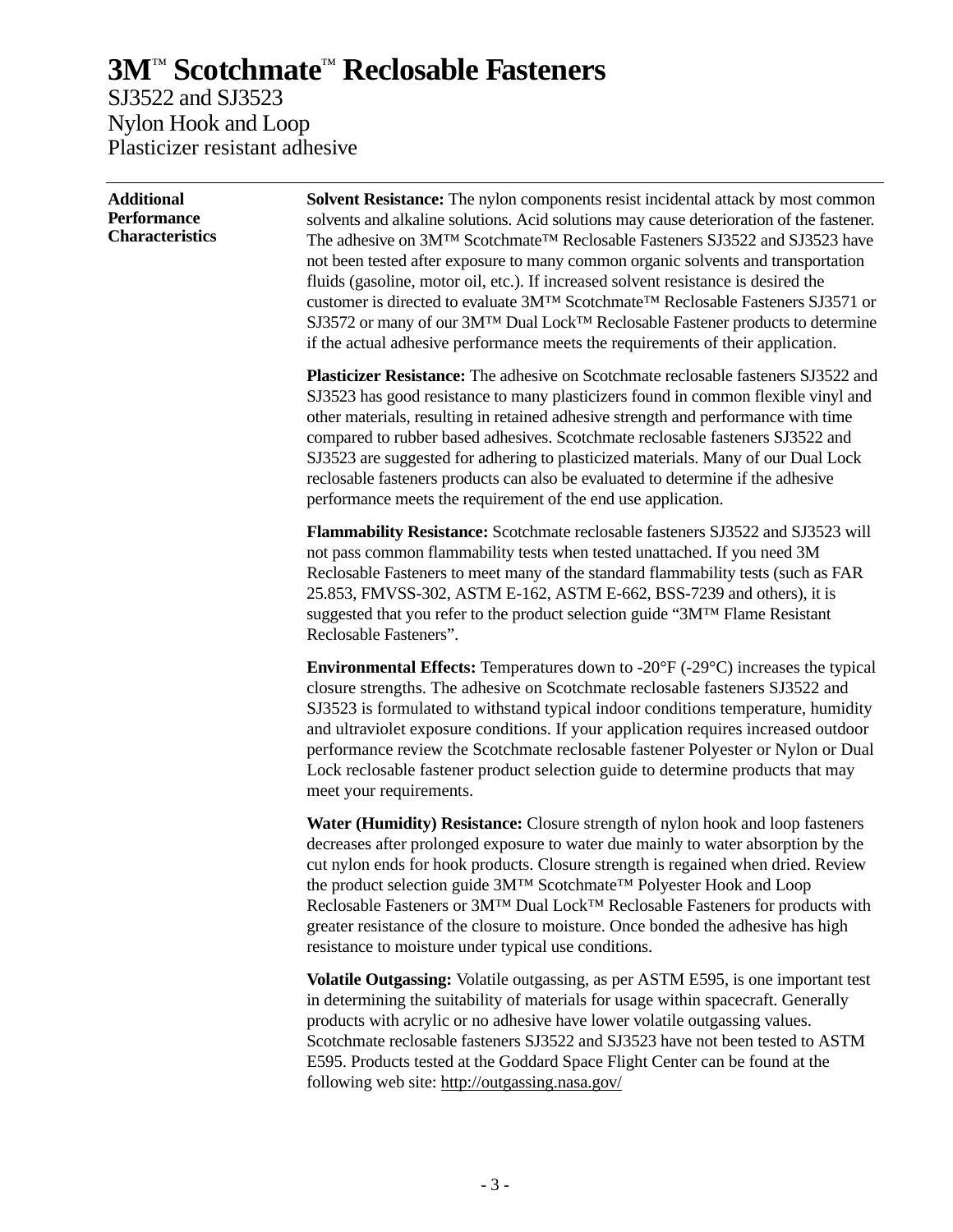SJ3522 and SJ3523 Nylon Hook and Loop Plasticizer resistant adhesive

| <b>Additional</b><br><b>Performance</b><br><b>Characteristics</b><br>(continued) | Sterilization/Autoclaving: 3M™ Scotchmate™ Reclosable Fasteners SJ3522 and<br>SJ3523 have not been tested to performance after gas or steam sterilization, or<br>autoclaving.                                                                                                                                                                                                                                                                                                                                                       |
|----------------------------------------------------------------------------------|-------------------------------------------------------------------------------------------------------------------------------------------------------------------------------------------------------------------------------------------------------------------------------------------------------------------------------------------------------------------------------------------------------------------------------------------------------------------------------------------------------------------------------------|
|                                                                                  | <b>Washing and Dry Cleaning:</b> Washing or dry cleaning of these products is not<br>recommended due to the potential for adhesive softening that could transfer adhesive<br>residues to other materials, or reduce long term performance.                                                                                                                                                                                                                                                                                          |
|                                                                                  | <b>Fungus Resistance:</b><br>Mil standard 810F, Method 508.5: Three samples from 1 lot of Scotchmate<br>reclosable fasteners SJ3522 and SJ3523 were exposed to five fungal organisms<br>(Aspergillus versicolor - ATCC 11730, A. flavus - ATCC 9643, A. niger - ATCC<br>9642, Penicillium funiculosum - ATCC 11797, and Chaetomium globosum -<br>ATCC 6205) and gave an average fungal growth rating after 44 days of 2.3 for<br>SJ3522 and 2.0 for SJ3523.                                                                         |
|                                                                                  | ASTM G21-96 "Fungal Challenge Test": Three samples from 1 lot of<br>Scotchmate reclosable fasteners SJ3522 and SJ3523 were exposed to five fungal<br>organisms (Aspergillus niger - ATCC 9642, Penicillium funiculosum - ATCC<br>11797, Chaetomium globosum - ATCC 6205, Trichoderma virens ATCC 9645<br>and Auerobasidium pullulans ATCC 15233). SJ3522 had an average fungal<br>growth of 2.3 after 7, 14, 21 and 28 days, whereas SJ3523 gave an average rating<br>of $2.0$ , $2.3$ , $2.3$ and $2.3$ for the same time periods. |
|                                                                                  | <b>Static Discharge:</b> Scotchmate reclosable fasteners SJ3522 and SJ3523 have                                                                                                                                                                                                                                                                                                                                                                                                                                                     |

not been tested for static charge released during liner removal, closure opening nor adhesive removal from the adherend once a fastener has been applied. If your application requires use of these fasteners in areas where static discharge is of a concern, the fasteners should be tested under expected use conditions.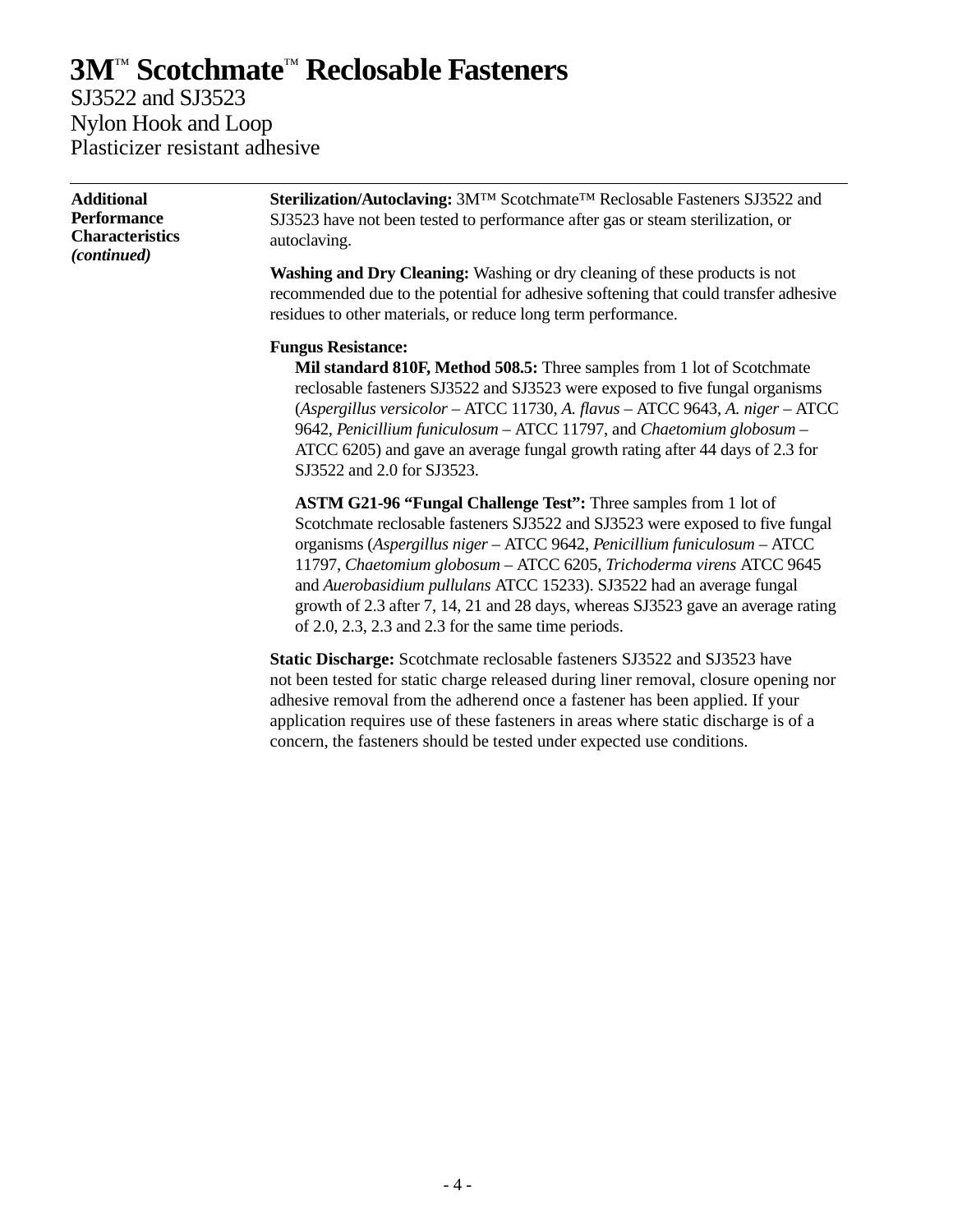### SJ3522 and SJ3523 Nylon Hook and Loop Plasticizer resistant adhesive

|                                                    |                                         |                                          | Roll Lengths <sup>(a)</sup> and Colors <sup>(b)</sup> – Yards (Meters) |                                      |  |
|----------------------------------------------------|-----------------------------------------|------------------------------------------|------------------------------------------------------------------------|--------------------------------------|--|
|                                                    |                                         |                                          |                                                                        | 3M™ Scotchmate™ Reclosable Fasteners |  |
|                                                    | Standard Sizes Available <sup>(c)</sup> |                                          | <b>SJ3522 (Hook)</b>                                                   | <b>SJ3523 (Loop)</b>                 |  |
| <b>Widths</b><br>in. $\pm$ 1/16"<br>$(mm) \pm 1.6$ | <b>Selvedge</b><br>Edge <sup>(d)</sup>  | <b>Extended</b><br>Line <sub>r</sub> (d) | 50 (45.7)                                                              | 50 (45.7)                            |  |
| $1/2$ " (12.7 mm)                                  | One Edge                                | One Edge                                 | <b>BK</b>                                                              | <b>BK</b>                            |  |
| 5/8" (15.9 mm)                                     | One Edge                                | One Edge                                 | BK, W                                                                  | BK, W                                |  |
| $3/4$ " (19 mm)                                    | One Edge                                | One Edge                                 | BK, W                                                                  | BK, W                                |  |
| 1" (25.4 mm)                                       | One Edge                                | One Edge                                 | BK, W, OR                                                              | BK, W, OR                            |  |
| $1^{1/2}$ " (38.1 mm)                              | Two Edges                               | Two Edges                                | <b>BK</b>                                                              | <b>BK</b>                            |  |
| 2" (50.8 mm)                                       | Two Edges                               | Two Edges                                | BK, W                                                                  | B, BK, W                             |  |
| 3" (76.2 mm)                                       | One Edge                                | One Edge                                 | <b>BK</b>                                                              |                                      |  |
| 4 (101.6 mm)                                       | Two Edges                               | Two Edges                                | <b>BK</b>                                                              | <b>BK</b>                            |  |

a) 3M™ Scotchmate™ Reclosable Fasteners SJ3522 and SJ3523 are available on a 3" fiber core. The diameter of the side shield is 17.5 inches (44.5 cm) and the width of the roll with the side shield is the product width plus 1/4". Contact your authorized 3M distributor or 3M representative for details on supplying widths not listed above or special sizes.

b) Standard colors are white (W) and black (BK). Orange (OR) is available in 1" width and beige (B) is available for 2" wide loops. Other colors are available as special orders. 3M recommends before placing an order, that the user evaluate a color sample to determine if the color meets their total use needs. Contact your local 3M distributor or 3M representative for a color selection guide, minimum order quantities and lead times.

c) 3M™ Reclosable Fasteners can be fabricated in many custom shapes and sizes to fit your product design and manufacturing process. Some standard shapes and sizes are listed below. For others not listed please contact your local 3M authorized converter or 3M representative for additional options, configurations and ordering information.

d) Selvedge edges and extended liner availability. Other configurations may be possible as a special order.

| <b>Product Number</b> | <b>Fabricated Forms</b>                                                       |  |
|-----------------------|-------------------------------------------------------------------------------|--|
| SJ3522                | 1" x 2" black pre-cut hook with liner. 1,000 pieces per case.                 |  |
| SJ3522/23             | 1" x 4" orange pre-mated samples with liner. 1,000 pre-mated pieces per case. |  |

#### **Attachment Techniques**

The following information is intended to assist the designer considering the use of adhesively coated 3M™ Scotchmate™ Reclosable Fasteners. System product performance depends upon a number of factors, including the fastener (material, adhesive, and area), application method, adherend surface characteristics (material, texture and cleanliness), environmental conditions (moisture, ultraviolet and temperature exposure) plus the time it is expected to support a given load. Because many of these factors are uniquely within the user's knowledge and control, it is required that the user evaluate 3M products to determine whether they are fit for a particular purpose and suitable for the user's substrates, method of application and desired end use.

**Design Considerations:** As a general rule, four square inches of fastener area per pound (57.3 square centimeters per kilogram) of static load to be supported is suggested as a starting point for evaluation. More or less area may be needed depending on specific conditions or end use applications.

Rounding the corners, slightly recessing the product into the substrate or providing raised edges around the reclosable fastener can reduce the possibility of edge lifting and improve the overall appearance of the fastener on the finished product. Mechanically securing the corners of the fastener with rivets, staples, screws, etc. may also reduce the possibility of edge lifting, but may reduce the closure performance.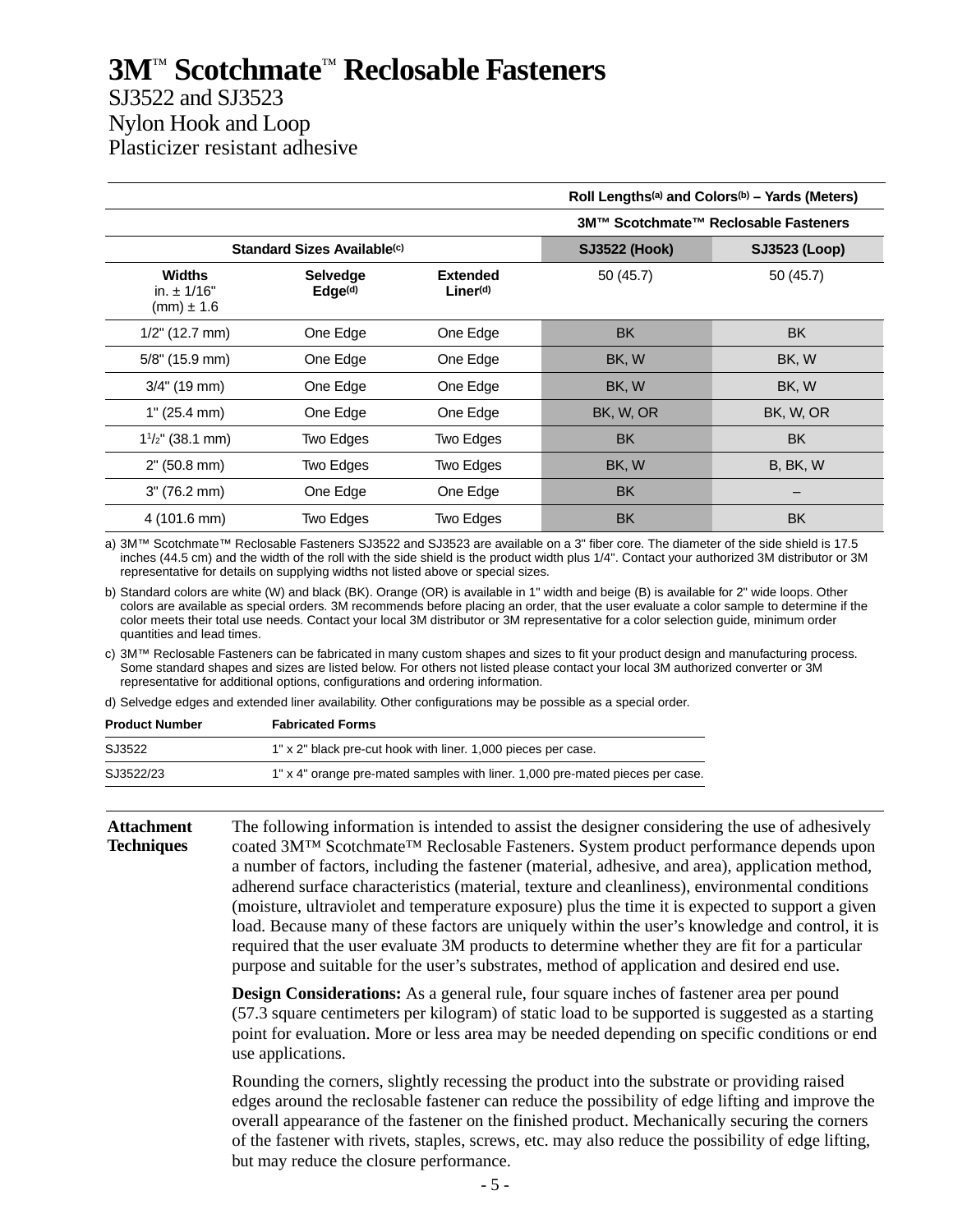### **3M**™ **Scotchmate**™ **Reclosable Fasteners** SJ3522 and SJ3523

Nylon Hook and Loop Plasticizer resistant adhesive

**Attachment Techniques** *(continued)* The two most common techniques for attaching 3M™ Scotchmate™ Reclosable Fasteners to various surfaces are summarized below. For complete details on techniques and options for attaching 3M™ Scotchmate™ or Dual Lock™ Reclosable Fasteners please see the technical bulletin "Attachment of 3M™ Scotchmate™ and Dual Lock™ Reclosable Fasteners". **1) Pressure Sensitive Adhesive attachment:** The use of pressure sensitive adhesives eliminates or reduces the need for sewing, solvent activation, dielectric or ultrasonic bonding or bulk adhesive bonding. This can result in simplicity, and lower installation costs. Pressure sensitive adhesive products can be applied manually or automatically using a variety of equipment choices. Contact your 3M sales representative or 3M authorized distributor to discuss automated equipment options.

**Adherend Surface Preparation:** Highly textured adherend surfaces may reduce the ultimate adhesion levels and care should be given to minimize the surface texture or roughness. Adhesive backed Scotchmate reclosable fasteners should be applied to surfaces that are clean, dry and free of oil, grease, dust, mold release agents or surface contaminants that could reduce adhesion. It is recommended to remove any surface contaminants that may reduce adhesion by using a method suited for the type and quantity of surface contaminants present.

**Note:** It is important the customer follow all manufacturer's precautions and directions for use as well as any specific government regulations or customer requirements for the method(s) used to remove any contamination on the surface of the adherend or preparing the surface for attaching the fastener(s).

In exceptional cases, especially when removing silicone mold release agents or on rough, porous surfaces, it may be necessary to lightly abrade the surface, use an adhesion promoter or a surface sealer to optimize the adhesive bond to the adherend. The selection of abrasion, priming or sealing methods will depend upon the adherends and the environmental conditions the product will be exposed to during use.

**Attachment Procedure:** To obtain an optimum bond to any surface, both the fasteners and the target surfaces should have equilibrated for a minimum of 1 hour at temperatures between 68°F (20°C) to 100°F (38°C) before application. The liner protecting the adhesive is removed and preferably without touching the adhesive, the fastener is applied to the adherend to obtain initial surface contact between the adhesive and adherend. Exposure of the adhesive to ambient conditions without the protective liner, before applying to the surface, should be minimized as initial adhesive tack may decrease. Flexible adherends should be lying on a hard flat surface so as to permit uniform adhesive contact with the surface. Use of a rubber hand roller, press platen or similar device is recommended to ensure full adhesive contact with the adherend surface. Approximately 4.5 pounds of force per square inch (310 grams per square centimeter), is recommended to increase adhesive contact, improving bond strength. For all adhesive applications, it is important to ensure that the edges are rolled down to reduce the change of edge lifting.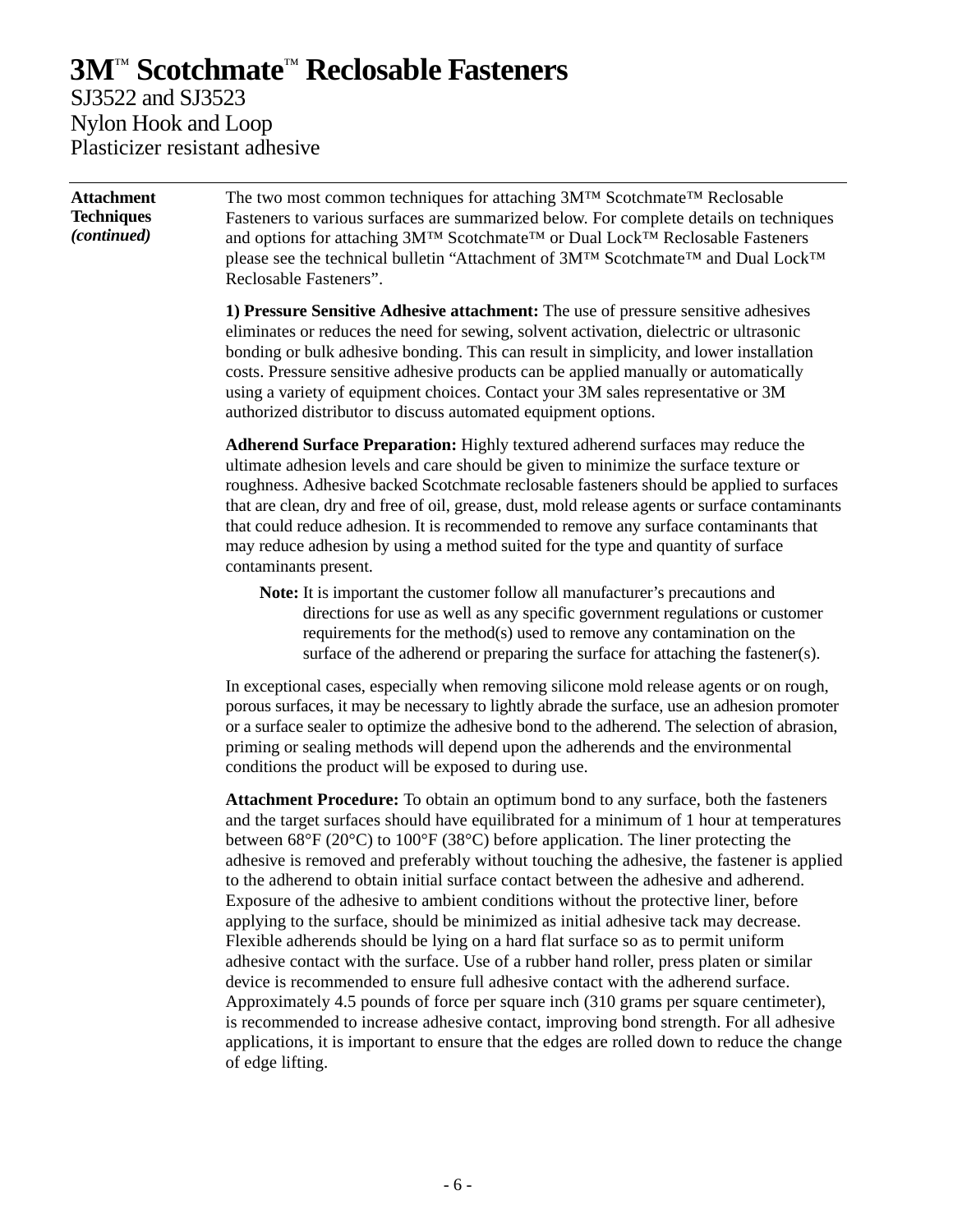SJ3522 and SJ3523 Nylon Hook and Loop Plasticizer resistant adhesive

| <b>Attachment</b><br><b>Techniques</b><br>(continued) | Dwell Time before Handling or Applying a Load: Parts with properly chosen and<br>applied pressure sensitive adhesive reclosable fasteners can be handled immediately.<br>As the adhesive further wets-out the adherend surface, adhesive bond strength increases<br>after application with time, pressure and/or temperature. Once attached to the adherend, a<br>1-day minimum dwell time is recommended before applying a load or disengaging mated<br>Scotchmate reclosable fastener pieces. This dwell time is important for achieving a firm<br>adhesive bond before applying a load or using. The adhesive on 3M™ Scotchmate™<br>Reclosable Fasteners SJ3522 and SJ3523 achieves approximately 50% of the ultimate bond<br>strength within 1 hour, 90% after 1 day and the ultimate bond strength of properly applied<br>fasteners is obtained within 3 days at $72^{\circ}F(22^{\circ}C)$ and 50% relative humidity. Primers or<br>adhesion promoters may reduce the time required to achieve the ultimate bond strength.<br>2) Mechanical Attachment: Scotchmate reclosable fasteners SJ3522 and SJ3523 may<br>also be mechanically attached to difficult to adhere to surfaces such as textured plastics<br>and wood by using staples, screws, rivets and similar methods. The head of the<br>mechanical fastener should be flat and large enough to resist pull through when the<br>fastener is disengaged. The head of the fastener should also be recessed as much as<br>possible below the surface of the hook or loop to prevent interference with<br>(dis)engagement properties. |                                                                                                                                                                                                                                                                                                                                                                                                                                                         |                                         |                                       |
|-------------------------------------------------------|-------------------------------------------------------------------------------------------------------------------------------------------------------------------------------------------------------------------------------------------------------------------------------------------------------------------------------------------------------------------------------------------------------------------------------------------------------------------------------------------------------------------------------------------------------------------------------------------------------------------------------------------------------------------------------------------------------------------------------------------------------------------------------------------------------------------------------------------------------------------------------------------------------------------------------------------------------------------------------------------------------------------------------------------------------------------------------------------------------------------------------------------------------------------------------------------------------------------------------------------------------------------------------------------------------------------------------------------------------------------------------------------------------------------------------------------------------------------------------------------------------------------------------------------------------------------------------------------------|---------------------------------------------------------------------------------------------------------------------------------------------------------------------------------------------------------------------------------------------------------------------------------------------------------------------------------------------------------------------------------------------------------------------------------------------------------|-----------------------------------------|---------------------------------------|
|                                                       |                                                                                                                                                                                                                                                                                                                                                                                                                                                                                                                                                                                                                                                                                                                                                                                                                                                                                                                                                                                                                                                                                                                                                                                                                                                                                                                                                                                                                                                                                                                                                                                                 |                                                                                                                                                                                                                                                                                                                                                                                                                                                         |                                         |                                       |
|                                                       |                                                                                                                                                                                                                                                                                                                                                                                                                                                                                                                                                                                                                                                                                                                                                                                                                                                                                                                                                                                                                                                                                                                                                                                                                                                                                                                                                                                                                                                                                                                                                                                                 | The use of resin coated chisel divergent staples appear to provide excellent attachment to<br>thick sections of soft and hardwood substrates.                                                                                                                                                                                                                                                                                                           |                                         |                                       |
| <b>Application Ideas</b>                              |                                                                                                                                                                                                                                                                                                                                                                                                                                                                                                                                                                                                                                                                                                                                                                                                                                                                                                                                                                                                                                                                                                                                                                                                                                                                                                                                                                                                                                                                                                                                                                                                 | Scotchmate reclosable fasteners SJ3522 and SJ3523 can provide a firm adhesive bond to a<br>wide variety of surfaces, including, but not limited to those listed below. Because product<br>performance will depend on actual conditions within any specific application, it is<br>essential that the user evaluate the 3M product to determine whether it is fit for a<br>particular material purpose and suitable for the user's method of application. |                                         |                                       |
|                                                       |                                                                                                                                                                                                                                                                                                                                                                                                                                                                                                                                                                                                                                                                                                                                                                                                                                                                                                                                                                                                                                                                                                                                                                                                                                                                                                                                                                                                                                                                                                                                                                                                 |                                                                                                                                                                                                                                                                                                                                                                                                                                                         | <b>Plastics</b>                         |                                       |
|                                                       |                                                                                                                                                                                                                                                                                                                                                                                                                                                                                                                                                                                                                                                                                                                                                                                                                                                                                                                                                                                                                                                                                                                                                                                                                                                                                                                                                                                                                                                                                                                                                                                                 | CARC Paint Bare and painted Metal                                                                                                                                                                                                                                                                                                                                                                                                                       | Acrylic                                 | <b>ABS</b>                            |
|                                                       | Glass                                                                                                                                                                                                                                                                                                                                                                                                                                                                                                                                                                                                                                                                                                                                                                                                                                                                                                                                                                                                                                                                                                                                                                                                                                                                                                                                                                                                                                                                                                                                                                                           | Sealed Wood                                                                                                                                                                                                                                                                                                                                                                                                                                             | Polycarbonate<br>Flexible & Rigid Vinyl | Polystyrene<br>Plasticized plastics   |
|                                                       | Scotchmate reclosable fasteners SJ3522 and SJ3523 may be useful for:                                                                                                                                                                                                                                                                                                                                                                                                                                                                                                                                                                                                                                                                                                                                                                                                                                                                                                                                                                                                                                                                                                                                                                                                                                                                                                                                                                                                                                                                                                                            |                                                                                                                                                                                                                                                                                                                                                                                                                                                         |                                         |                                       |
|                                                       | Anti-scratch surface                                                                                                                                                                                                                                                                                                                                                                                                                                                                                                                                                                                                                                                                                                                                                                                                                                                                                                                                                                                                                                                                                                                                                                                                                                                                                                                                                                                                                                                                                                                                                                            |                                                                                                                                                                                                                                                                                                                                                                                                                                                         | Attaching accessories and equipment     |                                       |
|                                                       | <b>Medical Braces</b><br><b>Attaching Exhibit and Display Graphics</b>                                                                                                                                                                                                                                                                                                                                                                                                                                                                                                                                                                                                                                                                                                                                                                                                                                                                                                                                                                                                                                                                                                                                                                                                                                                                                                                                                                                                                                                                                                                          |                                                                                                                                                                                                                                                                                                                                                                                                                                                         |                                         | Vibration and sound dampening control |
|                                                       |                                                                                                                                                                                                                                                                                                                                                                                                                                                                                                                                                                                                                                                                                                                                                                                                                                                                                                                                                                                                                                                                                                                                                                                                                                                                                                                                                                                                                                                                                                                                                                                                 |                                                                                                                                                                                                                                                                                                                                                                                                                                                         |                                         |                                       |